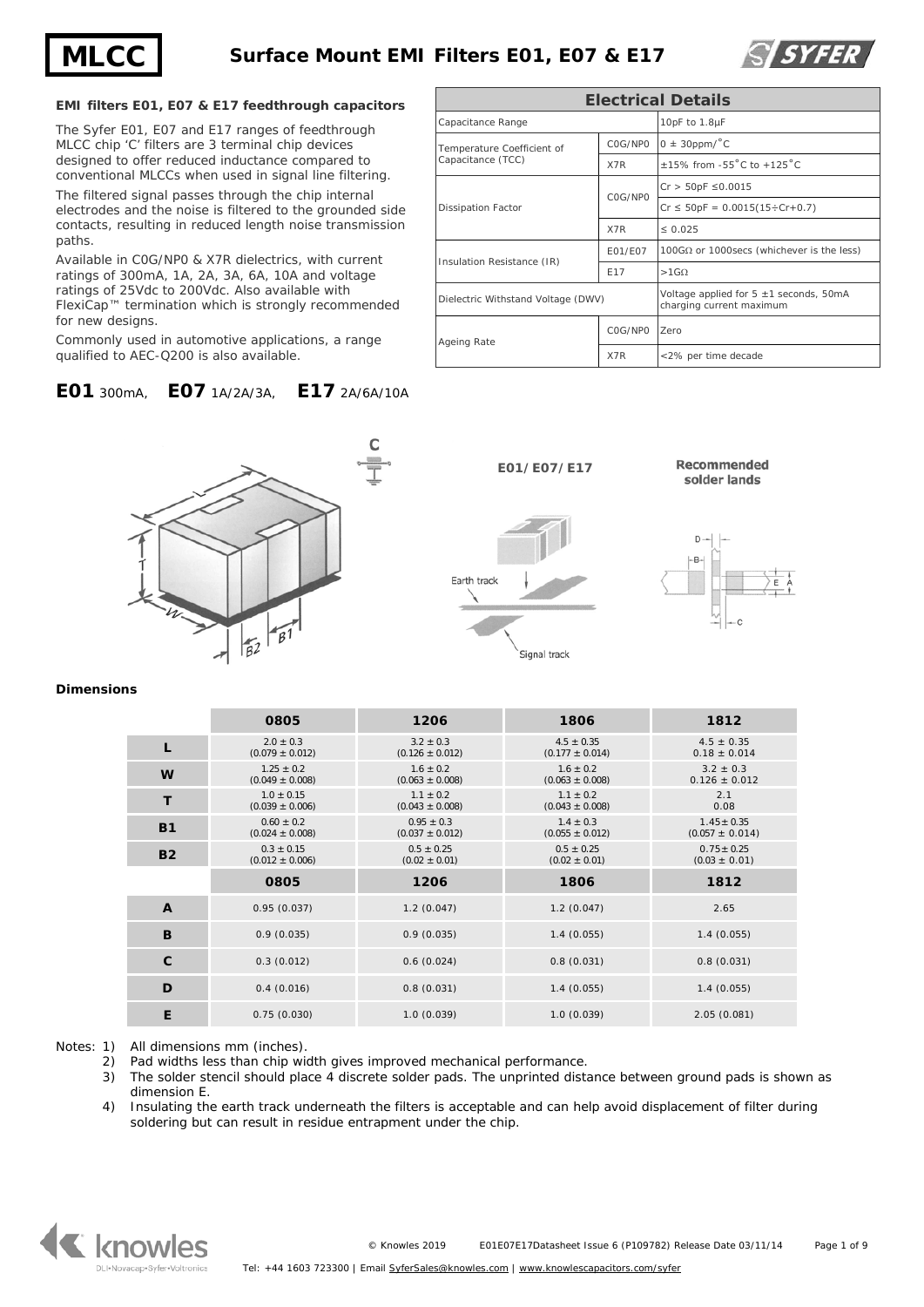|                      | <b>Type</b>       | E <sub>01</sub>    |                                        |                    |
|----------------------|-------------------|--------------------|----------------------------------------|--------------------|
| <b>Chip Size</b>     |                   | 0805               | 1206                                   | 1806               |
| <b>Max Current</b>   |                   | 300 <sub>m</sub> A | 300 <sub>m</sub> A                     | 300 <sub>m</sub> A |
| <b>Rated Voltage</b> | <b>Dielectric</b> |                    | Minimum and maximum capacitance values |                    |
| $25$ Vdc             | COG/NPO           | 180pF-1.5nF        | 560pF-3.9nF                            | 820pF-4.7nF        |
|                      | X7R               | 470pF-100nF        | 5.6nF-330nF                            | 3.9nF-560nF        |
| 50Vdc                | COG/NPO           | 22pF-820pF         | 22pF-3.3nF                             | 22pF-3.9nF         |
|                      | X7R               | 560pF-68nF         | 4.7nF-220nF                            | 3.3nF-330nF        |
|                      | COG/NPO           |                    | 22pF-2.2nF                             | 22pF-3.3nF         |
| <b>100Vdc</b>        | X7R               | 560pF-27nF         | 1.8nF-100nF                            | 3.3nF-180nF        |
| <b>200Vdc</b>        | COG/NPO           |                    | 560pF-1.2nF                            | 56pF-1nF           |
|                      | X7R               |                    | $2.7nF-56nF$                           | 3.9nF-100nF        |

Note: 1) Unshaded E01 cells indicate AEC-Q200 qualified range.

|                      | <b>Type</b>       | E <sub>0</sub> 7 |                                        |             |             |
|----------------------|-------------------|------------------|----------------------------------------|-------------|-------------|
| <b>Chip Size</b>     |                   | 0805             | 1206                                   | 1806        | 1812        |
| <b>Max Current</b>   |                   | 1A               | 2A                                     | 2A          | 3A          |
| <b>Rated Voltage</b> | <b>Dielectric</b> |                  | Minimum and maximum capacitance values |             |             |
| 25Vdc                | COG/NPO           | 180pF-1.5nF      | 560pF-3.9nF                            | 820pF-4.7nF |             |
|                      | X7R               | 820pF-100nF      | 10nF-330nF                             | 22nF-560nF  | 560nF-1.8µF |
| 50Vdc                | COG/NPO           | 10pF-220pF       | 22pF-1nF                               | 100pF-2.2nF |             |
|                      | X7R               | $1nF-68nF$       | 10nF-220nF                             | 22nF-330nF  | 330nF-1.5µF |
| <b>100Vdc</b>        | COG/NPO           | 10pF-120pF       | 22pF-560pF                             | 100pF-680pF |             |
|                      | X7R               | $1nF-27nF$       | 10nF-100nF                             | 22nF-180nF  | 180nF-820nF |
|                      | COG/NPO           |                  | 15pF-180pF                             | 56pF-470pF  |             |
| <b>200Vdc</b>        | X7R               |                  | 12nF-56nF                              | 22nF-100nF  | 100nF-270nF |

*E07 25Vdc C0G/NP0 1206 to 1806 have a maximum current of 1A*.

|                      | <b>Type</b>       | E <sub>17</sub>                |            |  |
|----------------------|-------------------|--------------------------------|------------|--|
|                      | <b>Chip Size</b>  | 0805                           | 1206       |  |
| <b>Max Current</b>   |                   | $2A*1$                         | <b>10A</b> |  |
| <b>Rated Voltage</b> | <b>Dielectric</b> | Available capacitance values*1 |            |  |
| 25Vdc                | X7R               | 470pF                          | 10nF. 15nF |  |
| 50Vdc                | X7R               | 470pF                          | 10nF, 15nF |  |
| <b>100Vdc</b>        | X7R               | 10nF, 15nF<br>-                |            |  |
| <b>200Vdc</b>        | X7R               |                                | 10nF, 15nF |  |

\*1Higher current ratings and alternate capacitance values may be available upon request from your local sales representative

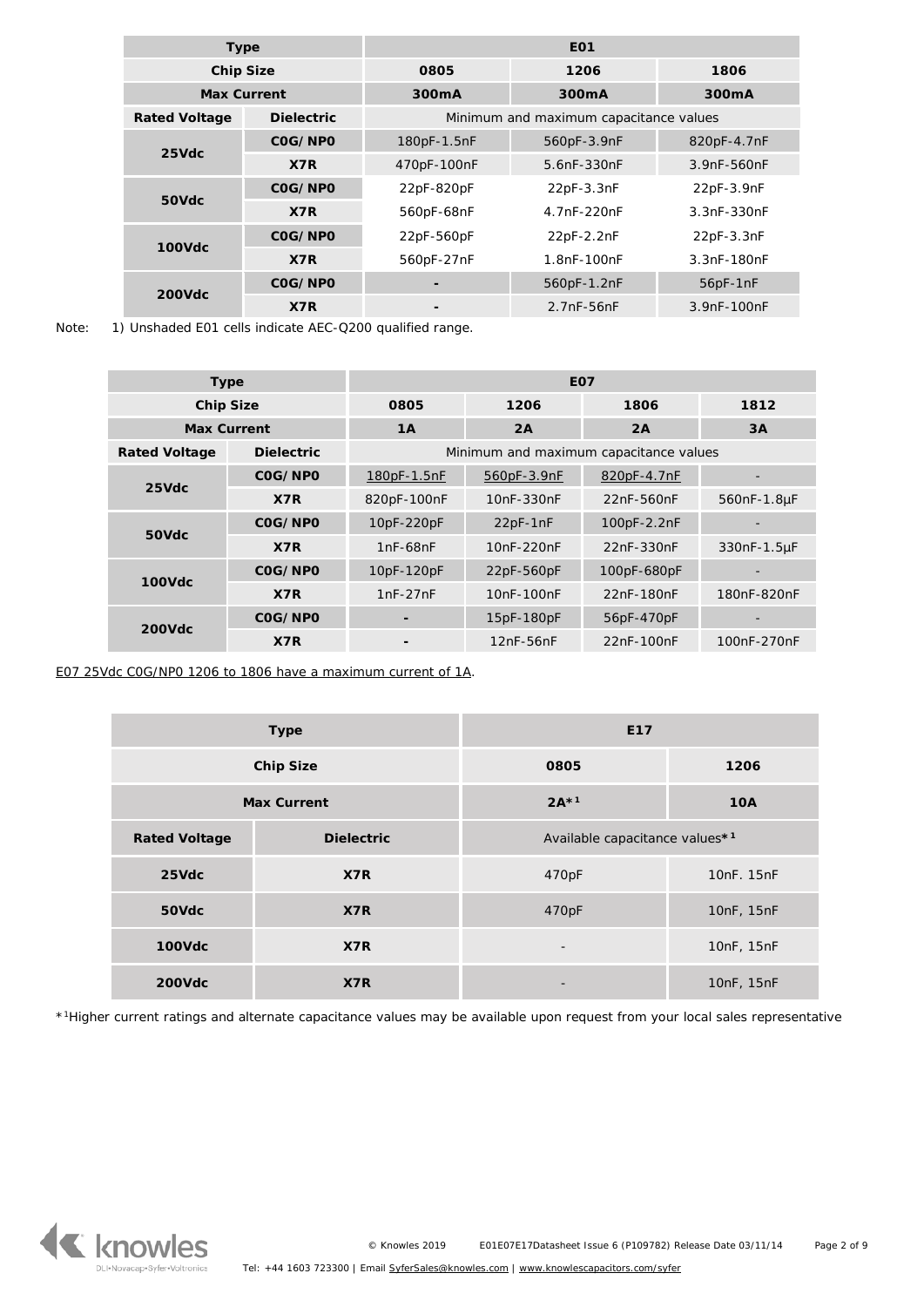# **Ordering Information – E01, E07 & E17 feedthrough capacitors**

| 1206                         | v                                                                                                                                                                             | 100                                                        | 0103                                                                                                                                                                       | M                               | X                                                                                |                                                                                                   | E <sub>0</sub> 7                                 |
|------------------------------|-------------------------------------------------------------------------------------------------------------------------------------------------------------------------------|------------------------------------------------------------|----------------------------------------------------------------------------------------------------------------------------------------------------------------------------|---------------------------------|----------------------------------------------------------------------------------|---------------------------------------------------------------------------------------------------|--------------------------------------------------|
|                              |                                                                                                                                                                               |                                                            |                                                                                                                                                                            |                                 |                                                                                  |                                                                                                   |                                                  |
| <b>Chip Size</b>             | <b>Termination</b>                                                                                                                                                            | <b>Rated Voltage</b>                                       | Capacitance in Pico<br>farads (pF)                                                                                                                                         | Capacitance<br><b>Tolerance</b> | <b>Dielectric</b><br>Codes                                                       | Packaging                                                                                         | Type                                             |
| 0805<br>1206<br>1806<br>1812 | $J =$ Nickel Barrier (Tin)<br>$*^2$ Y = FlexiCap™ (Tin -<br>X7R only)<br>$A = (Tin/lead)$ Not<br>RoHS compliant.<br>* $H = FlexiCap^{m}$<br>(Tin/Lead) Not RoHS<br>compliant. | $025 = 25V$<br>$050 = 50V$<br>$100 = 100V$<br>$200 = 200V$ | First digit is 0. Second and<br>third digits are significant<br>figures of capacitance code.<br>The fourth digit is number of<br>zeros following<br>Example: 0103=10000pF. | $M = \pm 20\%$                  | $A = COG/NPO$<br>AEC-0200<br>$C = COG/NPO$<br>$E = X7R$<br>AEC-0200<br>$X = X7R$ | $T = 178$ mm<br>$(7")$ reel<br>$R = 330$ mm<br>$(13")$ reel<br>$B =$ Bulk pack<br>- tubs or trays | EO <sub>1</sub><br><b>E07</b><br>E <sub>17</sub> |

Note: \*<sup>2</sup> FlexiCap™ termination only available in X7R material and is not available on E17 components. Please contact our Sales Office for any special requirements.

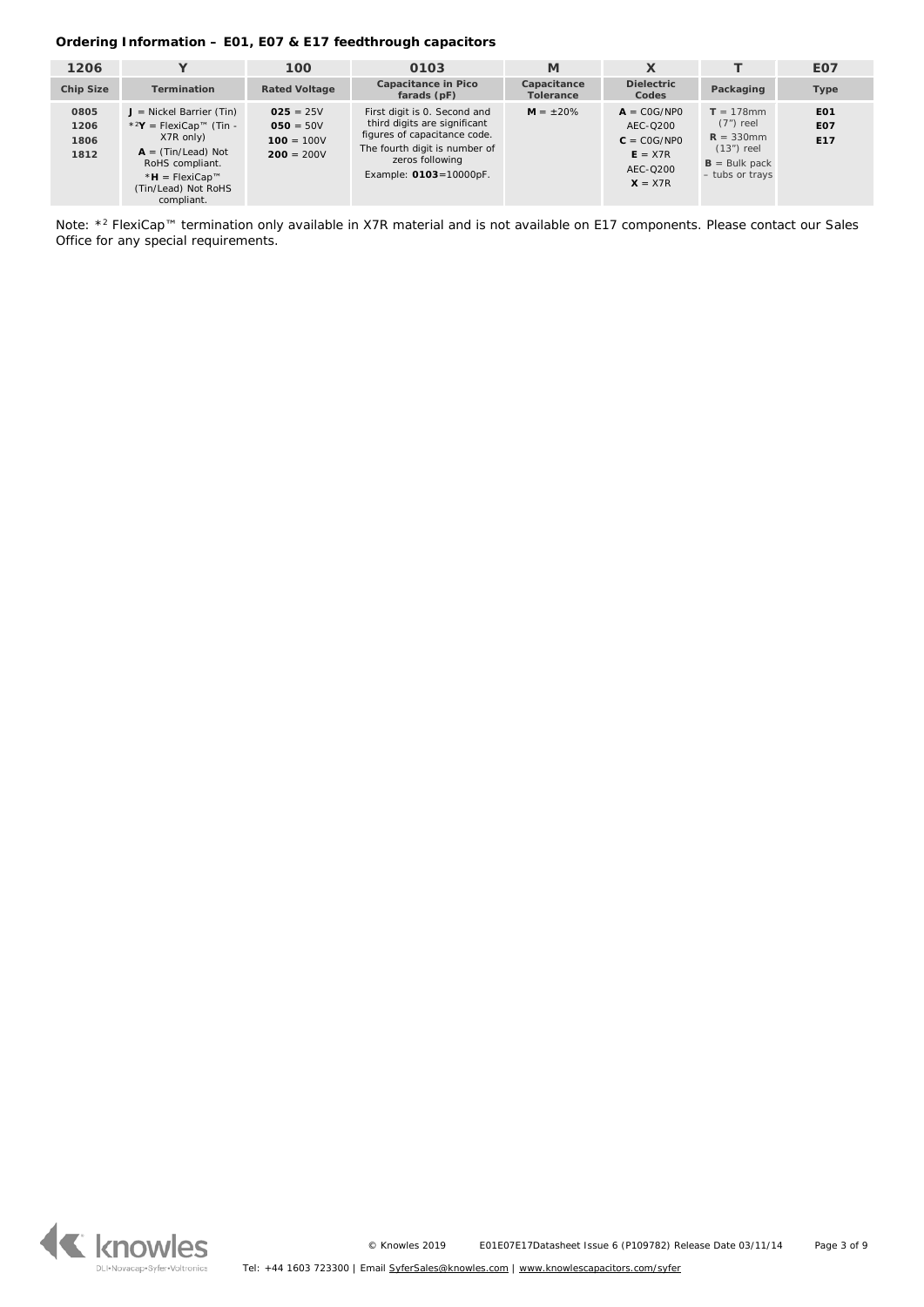# **Open board insertion loss performance in 50**Ω **system**

| <b>Open Board Performance</b> |                     |                     |                     |                     |        |                              |
|-------------------------------|---------------------|---------------------|---------------------|---------------------|--------|------------------------------|
| Capacitance                   | $0.1$ MHz           | 1MHz                | 10MHz               | 100MHz              | 1GHz   | Resonance Freq (MHz) approx. |
| 10pF                          | $\mathsf{O}\xspace$ | $\mathbf 0$         | $\mathbf 0$         | $\mathsf{O}\xspace$ | 7.5    | 2200                         |
| 22pF                          | $\mathsf{O}\xspace$ | $\mathsf{O}\xspace$ | $\mathsf{O}\xspace$ | $\mathsf{O}\xspace$ | $16\,$ | 1600                         |
| 33pF                          | $\mathsf{O}\xspace$ | $\mathbf 0$         | $\mathbf 0$         | $\mathbf{1}$        | $22\,$ | 1350                         |
| 47pF                          | $\mathbf 0$         | $\mathbf 0$         | $\pmb{0}$           | $\overline{2}$      | $28\,$ | 1150                         |
| 68pF                          | $\mathsf{O}\xspace$ | $\pmb{0}$           | $\mathbf 0$         | $\mathbf{3}$        | $41\,$ | 900                          |
| 100pF                         | $\boldsymbol{0}$    | $\mathsf{O}\xspace$ | $\mathbf 0$         | 5                   | $28\,$ | 800                          |
| 150pF                         | $\pmb{0}$           | $\mathbf 0$         | $\mathbf 0$         | $\, 8$              | 24     | 700                          |
| 220pF                         | $\mathsf{O}\xspace$ | $\mathsf{O}\xspace$ | $\pmb{0}$           | $12\,$              | $20\,$ | 600                          |
| 330pF                         | $\mathsf{O}\xspace$ | $\mathbf 0$         | $\mathbf{1}$        | $15\,$              | $20\,$ | 500                          |
| 470pF                         | $\mathsf{O}\xspace$ | $\mathsf{O}\xspace$ | $\overline{2}$      | $18\,$              | $20\,$ | 425                          |
| 560pF                         | $\boldsymbol{0}$    | $\mathbf 0$         | $\mathbf{3}$        | $20\,$              | 20     | 350                          |
| 680pF                         | $\overline{0}$      | $\mathbf 0$         | $\overline{4}$      | 22                  | 20     | 300                          |
| 820pF                         | $\mathsf{O}\xspace$ | $\mathbf 0$         | 5                   | $24\,$              | 20     | 260                          |
| 1nF                           | $\mathsf{O}\xspace$ | $\pmb{0}$           | $\overline{7}$      | 27                  | $20\,$ | 220                          |
| 1.5nF                         | $\mathsf{O}\xspace$ | $\mathbf 0$         | $\mathsf 9$         | 31                  | $20\,$ | 200                          |
| 2.2nF                         | $\mathsf{O}\xspace$ | $\mathsf{O}\xspace$ | 12                  | $34\,$              | 20     | 170                          |
| 3.3nF                         | $\pmb{0}$           | $\mathbf{1}$        | $14\,$              | 39                  | 20     | 135                          |
| 4.7nF                         | $\boldsymbol{0}$    | $\sqrt{2}$          | $18\,$              | $\bf 46$            | $20\,$ | 110                          |
| 6.8nF                         | $\mathsf{O}\xspace$ | $\sqrt{3}$          | $21$                | $50\,$              | $20\,$ | $90\,$                       |
| 10nF                          | $\mathsf{O}\xspace$ | $\sqrt{5}$          | 24                  | 48                  | $20\,$ | 80                           |
| 15nF                          | $\pmb{0}$           | $\, 8$              | $27\,$              | $45\,$              | 20     | 65                           |
| 22nF                          | $\mathsf{O}\xspace$ | 12                  | 31                  | $43\,$              | 20     | 56                           |
| 33nF                          | $\mathbf{1}$        | $14\,$              | $34\,$              | $40\,$              | $20\,$ | $40\,$                       |
| 47nF                          | $\overline{a}$      | $17\,$              | 38                  | $40\,$              | $20\,$ | $34\,$                       |
| 68nF                          | $\overline{4}$      | $20\,$              | $41\,$              | $40\,$              | $20\,$ | $30\,$                       |
| 100 <sub>nF</sub>             | $\boldsymbol{6}$    | $24\,$              | $45\,$              | $40\,$              | 20     | 28                           |
| 150 <sub>nF</sub>             | 8                   | 26                  | $\sqrt{48}$         | $40\,$              | 20     | 24                           |
| 220nF                         | $10$                | $30\,$              | 52                  | $40\,$              | $20\,$ | $17\,$                       |
| 330nF                         | $13\,$              | $33\,$              | $55\,$              | $40\,$              | $20\,$ | 15.5                         |
| 470nF                         | 16                  | 36                  | 60                  | $40\,$              | $20\,$ | $14\,$                       |
| 560nF                         | 18                  | 39                  | 65                  | 40                  | 20     | 12                           |



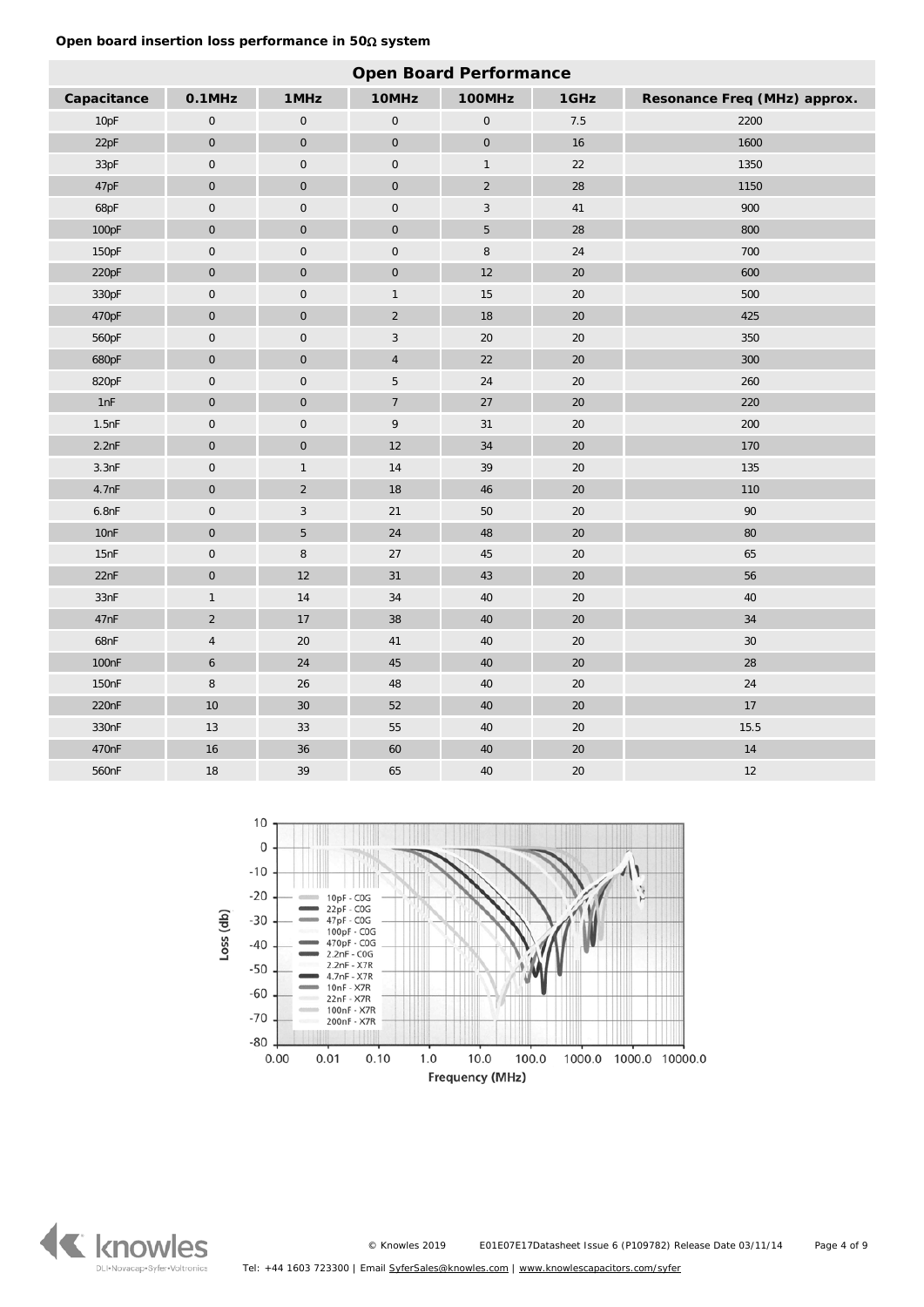#### **Soldering Information**

Syfer MLCCs are compatible with all recognised soldering/mounting methods for chip capacitors. A detailed application note is available at [syfer.com](http://www.syfer.com/)

#### **Reflow Soldering**

Syfer recommend reflow soldering as the preferred method for mounting MLCCs. Syfer MLCCs can be reflow soldered using a reflow profile generally defined in IPC/FEDEC J-STD-020. Sn plated termination chip capacitors are compatible with both conventional and lead free soldering with peak temperatures of 260 to 270°C acceptable.

The heating ramp rate should be such that components see a temperature rise of 1.5 to 4˚C per second to maintain temperature uniformity through the MLCC.

The time for which the solder is molten should be maintained at a minimum, so as to prevent solder leaching. Extended times above 230˚C can cause problems with oxidation of Sn plating. Use of an inert atmosphere can help if this problem is encountered. Palladium/Silver (Pd/Ag) terminations can be particularly susceptible to leaching with free lead, tin rich solders and trials are recommended for this combination.

Cooling to ambient temperature should be allowed to occur naturally, particularly if larger chip sizes are being soldered. Natural cooling allows a gradual relaxation of thermal mismatch stresses in the solder joints. Forced cooling should be avoided as this can induce thermal breakage.

#### **Wave Soldering**

Wave soldering is generally acceptable, but the thermal stresses caused by the wave have been shown to lead to potential problems with larger or thicker chips. Particular care should be taken when soldering SM chips larger than size 1210 and with a thickness greater than 1.0mm for this reason.

Maximum permissible wave temperature is 270˚C for SM chips.

The total immersion time in solder should be kept to a minimum. It is strongly recommended that Sn/Ni plated terminations are specified for wave soldering applications.

#### **Solder Leaching**

Leaching is the term for the dissolution of silver into the solder causing a failure of the termination system which causes increased ESR, tan δ and open circuit faults, including ultimately the possibility of the chip becoming detached.

Leaching occurs more readily with higher temperature solders and solders with a high tin content. Pb free solders can be very prone to leaching certain termination systems. To prevent leaching, exercise care when choosing solder allows and minimize both maximum temperature and dwell time with the molten solder.

Plated terminations with nickel or copper anti-leaching barrier layers are available in a range of top coat finishes to prevent leaching occurring. These finishes also include Syfer FlexiCapTM for improved stress resistance post soldering.

## **Multilayer ceramic chip with nickel or copper barrier**



#### **Rework of Chip Capacitors**

Syfer recommend hot air/gas as the preferred method of applying heat for rework. Apply even heat surrounding the component to minimise internal thermal gradients. Soldering irons or other techniques that apply direct heat to the chip or surrounding area should not be used as these can result in micro cracks being generated.

Minimise the rework heat duration and allow components to cool naturally after soldering.

#### **Use of Silver Loaded Epoxy Adhesives**

Chip capacitors can be mounted to circuit boards using silver loaded adhesive provided the termination material of the capacitor is selected to be compatible with the adhesive. This is normally PdAg. Standard tin finishes are often not recommended for use with silver loaded epoxies as there can be electrical and mechanical issues with the joint integrity due to material mismatch.

## **Handling & Storage**

Components should never be handled with fingers; perspiration and skin oils can inhibit solderability and will aggravate cleaning.

Chip capacitors should never be handled with metallic instruments. Metal tweezers should never be used as these can chip the product and leave abraded metal tracks on the product surface. Plastic or plastic coated metal types are readily available and recommended – these should be used with an absolute minimum of applied pressure.

Incorrect storage can lead to problems for the user. Rapid tarnishing of the terminations, with an associated degradation of solderability, will occur if the product comes into contact with industrial gases such as sulphur dioxide and chlorine. Storage in free air, particularly moist or polluted air, can result in termination oxidation.

Packaging should not be opened until the MLCs are required for use. If opened, the pack should be re-sealed as soon as practicable. Alternatively, the contents could be kept in a sealed container with an environmental control agent.

Long term storage conditions, ideally, should be temperature controlled between -5 and  $+40^{\circ}$ C and humidity controlled between 40% and 60% R.H.

Taped product should be stored out of direct sunlight, which might promote deterioration in tape or adhesive performance.

Product, stored under the conditions recommended above, in its "as received" packaging, has a minimum shelf life of 2 years.

#### **SM Pad Design**

Syfer conventional 2-terminal chip capacitors can generally be mounted using pad designs in accordance with IPC-7351, Generic Requirements for Surface Mount Design and Land Pattern Standards, but there are some other factors that have been shown to reduce mechanical stress, such as reducing the pad width to less than the chip width. In addition, the position of the chip on the board should also be considered.

3-terminal components are not specifically covered by IPC-7351, but recommended pad dimensions are included in the Syfer catalogue/website for these components.

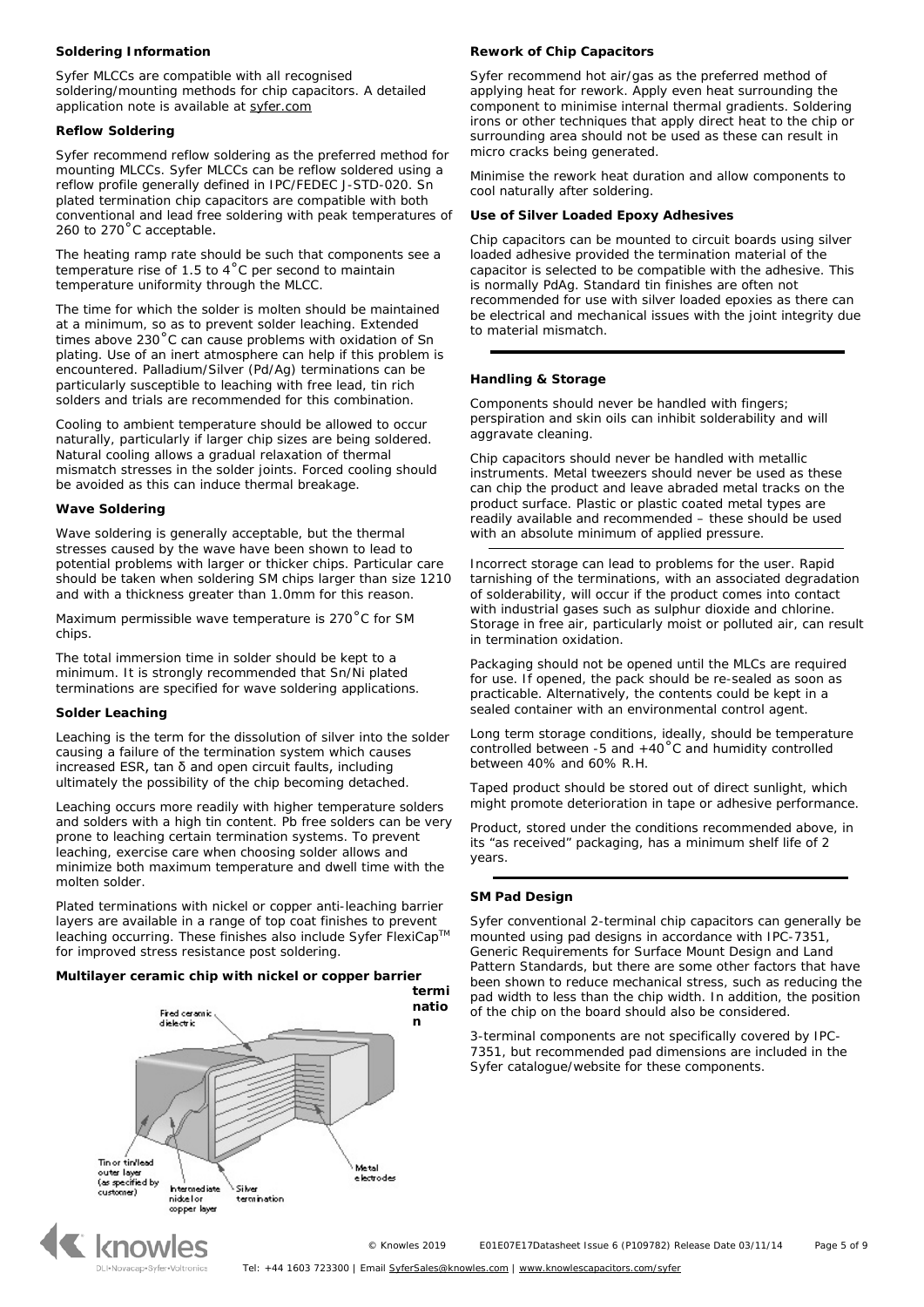# **FlexiCapTM Termination**

FlexiCapTM has been developed as a result of listening to customer's experiences of stress damage to MLCCs from many manufacturers, often caused by variations in production processes.

Our answer is a proprietary flexible epoxy polymer termination material that is applied to the device under the usual nickel barrier finish. FlexiCap™ will accommodate a greater degree of board bending than conventional capacitors.

Ranges are available with FlexiCap™ termination material offering increased reliability and superior mechanical performance (board flex and temperature cycling) when compared with standard termination materials. Refer to Syfer application note reference AN0001. FlexiCap™ capacitors enable the board to be bent almost twice as much as before mechanical cracking occurs. Refer to application note AN0002.

FlexiCapTM is also suitable for space applications having passed thermal vacuum outgassing tests. Refer to Syfer application note reference AN0026.



FlexiCap<sup>\*</sup> MLCC cross section

Syfer has delivered millions of FlexiCap™ components and during that time has collected substantial test and reliability data, working in partnership with customers world wide, to eliminate mechanical cracking.

An additional benefit of FlexiCap™ is that MLCCs can withstand temperature cycling from -55 to 125˚C in excess of 1,000 times without cracking.

FlexiCapTM termination has no adverse effect on any electrical parameters, nor affects the operation of the MLCC in any way.

## **Application Notes**

FlexiCapTM may be handled, stored and transported in the same manner as standard terminated capacitors. The requirements for mounting and soldering FlexiCap™ are the same as for standard SMD capacitors.

For customers currently using standard terminated capacitors there should be requirement to change the assembly process when converting to FlexiCap™

Based upon the board bend tests in accordance with IEC 60384-1 the amount of board bending required to mechanically crack a FlexiCap™ terminated capacitor is significantly increased compared with standard terminated capacitors.

| Product: X7R                          | Typical bend performance under<br>AEC-Q200 test conditions |
|---------------------------------------|------------------------------------------------------------|
| <b>Standard</b><br><b>Termination</b> | 2mm to 3mm                                                 |
| $FlexiCap^{TM}$                       | Typically 8mm to 10mm                                      |

# **REACH (Registration, Evaluation, Authorisation and restriction of Chemicals) Statement**

The main purpose of REACH is to improve the protection of human health and the environment from the risks arising from the use of chemicals.

Syfer Technology Ltd maintains both ISO 14001, Environmental Management System and OHSAS 18001 Health & Safety Management System approvals that require and ensure compliance with corresponding legislation such as REACH.

For further information, please contact the sales office at [SyferSales@knowles.com](mailto:SyferSales@knowles.com)

## **RoHS Compliance**

Syfer routinely monitors world wide material restrictions (e.g., EU/China and Korea RoHS mandates) and is actively involved in shaping future legislation.

All standard C0G/NPO, X7R, X5R and High Q Syfer MLCC products are compliant with the EU RoHS directive (see below for special exemptions) and those with plated terminations are suitable for soldering common lead free solder alloys (refer to 'Soldering Information' for more details on soldering limitations). Compliance with EU RoHS directive automatically signifies compliance with some other legislation (e.g., Korea RoHS). Please refer to the Sales Office for details of compliance with other materials legislation.

Breakdown of material content, SGS analysis reports and tin whisker test results are available on request.

Most Syfer MLCC components are available with non-RoHS compliant tin/lead (SnPb) Solderable termination finish for exempt applications and where pure tin is not acceptable. Other tin free termination finishes may also be available – please refer to the Sales Office for further details.

X8R ranges <250Vdc are not RoHS 2011/65/EU compliant.

Check the website, [www.syfer.com](http://www.syfer.com/) for latest RoHS update.

#### **Export Controls and Dual-use Regulations**

Certain Syfer catalogue components are defined as 'dual-use' items under international export controls – those that can be used for civil and military purposes which meet certain specified technical standards.

The defining criteria for a dual-use component with respect to Syfer products is one with a voltage rating of >750V and a capacitance value >250nF and a series inductance <10nH.

Components defined as 'dual-use' under the above criteria automatically require a licence for export outside the EU, and may require a licence for export with the EU.

The application for a licence is routine, but customers for these products will be asked to supply further information.

Please refer to the sales office if you require any further information on export restrictions.

Other special components may additionally need to comply with export regulations.

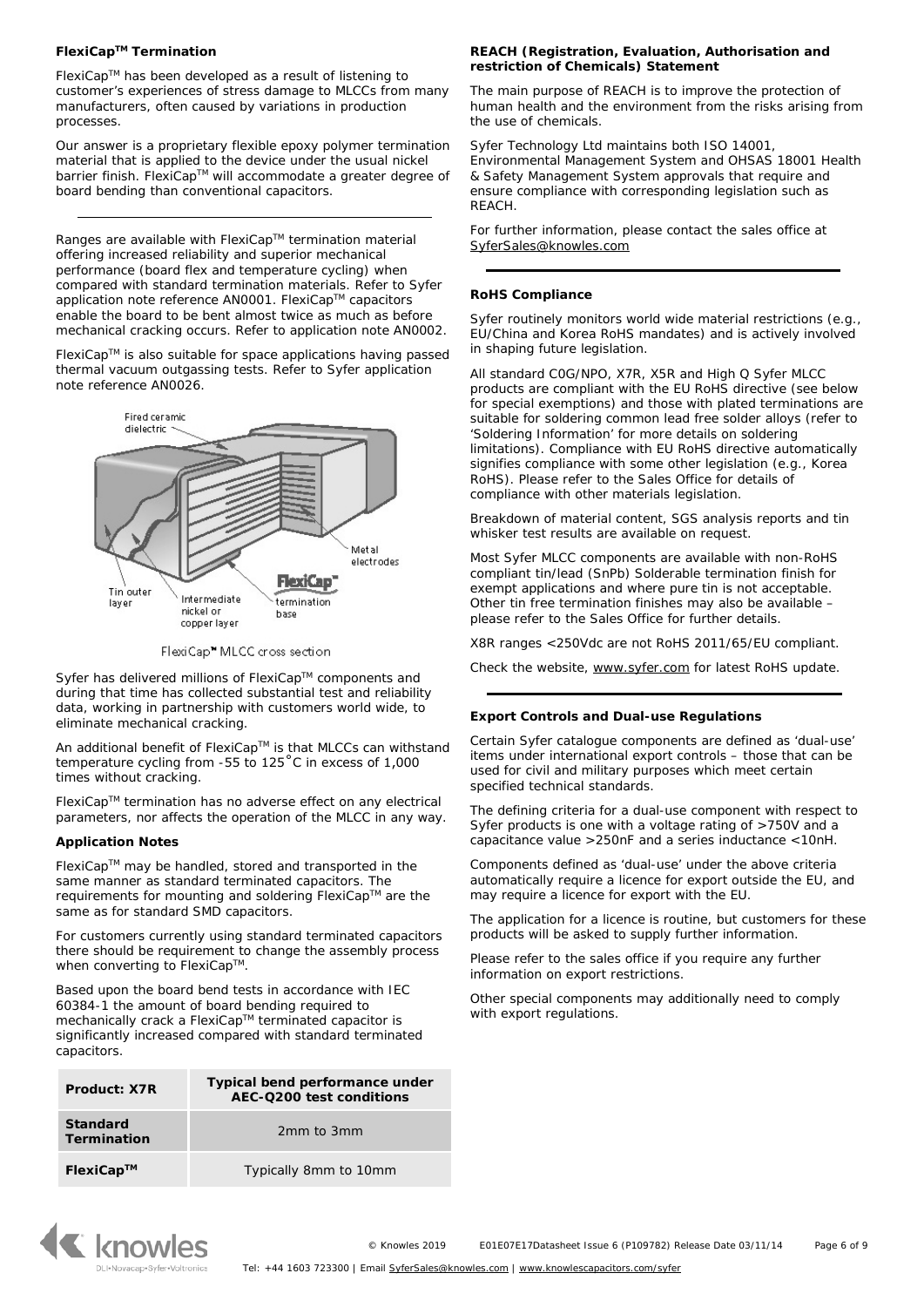## **Ageing of Ceramic Capacitors**

Capacitor ageing is a term used to describe the negative, logarithmic capacitance change which takes place in ceramic capacitors with time. The crystalline structure for barium titanate based ceramics changes on passing through its Curie temperature (known as the Curie Point) at about 125ºC. The domain structure relaxes with time and in doing so, the dielectric constant reduces logarithmically; this is known as the ageing mechanism of the dielectric constant. The more stable dielectrics have the lowest ageing rates.

The ageing process is reversible and repeatable. Whenever the capacitor is heated to a temperature above the Curie Point the ageing process starts again from zero.

The ageing constant, or ageing rate, is defined as the percentage loss of capacitance due to the ageing process of the dielectric which occurs during a decade of time (a tenfold increase in age) and is expressed as percent per logarithmic decade of hours. As the law of decrease of capacitance is logarithmic, this means that for a capacitor with an ageing rate of 1% per decade of time, the capacitance will decrease at a rate of:

- a) 1% between 1 and 10 hours
- b) An additional 1% between the following 10 and 100 hours
- c) An additional 1% between the following 100 and 1000 hours
- d) An additional 1% between the following 1000 and 10000 hours
- e) The ageing rate continues in this manner throughout the capacitor's life.

Typical values of the ageing constant for our MLCCs are

| Dielectric Class     | <b>Typical Values</b>                         |
|----------------------|-----------------------------------------------|
| Ultra Stable COG/NPO | Negligible capacitance loss<br>through ageing |
| Stable X7R           | <2% per decade of time                        |

#### **Capacitance Measurements**

Because of ageing it is necessary to specify an age for reference measurements at which the capacitance shall be within the prescribed tolerance. This is fixed at 1000 hours, since for all practical purposes there is not much further loss of capacitance after this time.

All capacitors shipped are within their specified tolerance at the standard reference age of 1000 hours after having cooled through their Curie temperature.

The ageing curve for any ceramic dielectric is a straight line when plotted on semi-log paper.

#### **Capacitance vs. Time**

(Ageing X7R @ 1% per decade)



# **K** knowles

#### **Tight Tolerance**

One of the advantages of Syfer's unique 'wet process' of manufacture is the ability to offer capacitors with exceptionally tight capacitance tolerances.

The accuracy of the printing screens used in the fully automated, computer controlled manufacturing process allows for tolerance as close as  $\pm$  1% on COG/NP0 parts greater than or equal to 10pF. For capacitance value less than 4.7pF tolerances can be as tight as  $\pm$  0.05pF.

#### **Periodic Tests Conducted and Reliability Data**

For standard surface mount capacitors components are randomly selected on a sample basis and the following routine tests conducted:

- Load Test.  $1,000$  hours @  $125^{\circ}$ C (150 $^{\circ}$ C for X8R). Applied voltage depends on components tested
- Humidity Test. 168 hours @ 85˚C/85%RH
- Board Deflection (bend test)

Test results are available on request.

#### **Conversion Factors**

| From        | Τo           | Operation                      |
|-------------|--------------|--------------------------------|
| <b>FITS</b> | MTBF (hours) | $10^9 \div$ FITs               |
| <b>FITS</b> | MTBF (years) | $10^9 \div (FITS \times 8760)$ |

FIT = Failures In Time. 1 FIT = 1 failure in 10**<sup>9</sup>** hours

MTBF = Mean Time Between Failure

#### **Example of FIT Data Available**



Component type: 0805 (C0G/NP0 and X7R) Testing Location: Syfer reliability test department

Results based on: 16,622,000 component test hours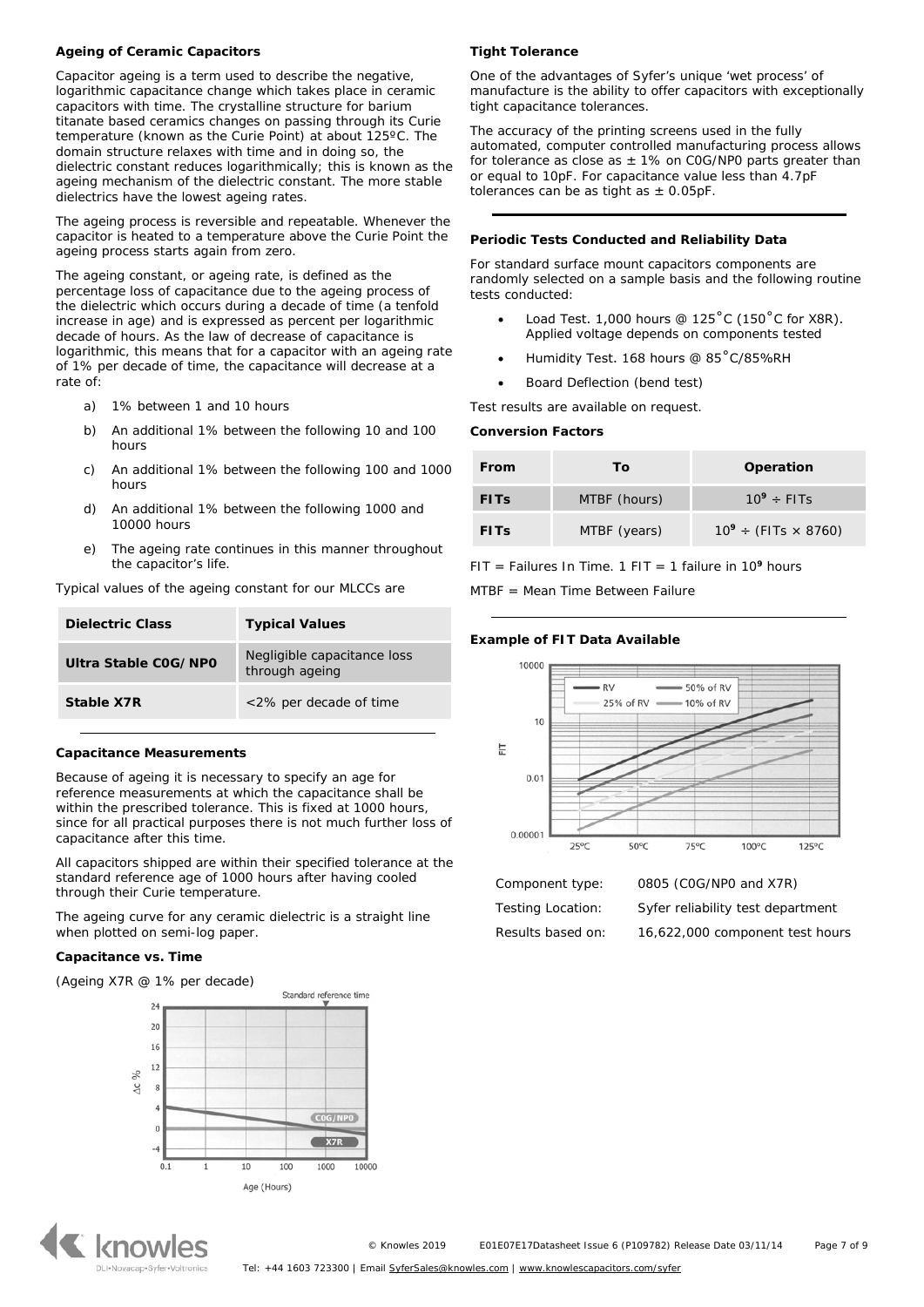# **Packaging Information**

**Reel Dimensions**

 $\overline{A}$ 

**Symbol Description 178mm** 

1.5(.06) min

**<sup>A</sup>** Reel diameter <sup>178</sup>

**<sup>G</sup>** Reel inside width 8.4

**T** Reel outside width **14.4** 

**Reel**

G

20.2(0.795) min

 $13(0.512)$ <br> $\pm 0.5(0.02)$ 

ŧ

1

(7)

(0.33)

(0.56) max

**330mm Reel**

60(2.36) min

330 (13)

12.4 (0.49)

18.4 (0.72) max

Tape and reel packing of surface mounting chip capacitors for



#### **Peel Force**

The peel force of the top sealing tape is between 0.2 and 1.0 Newton at 180˚. The breaking force of the carrier and sealing tape in the direction of unreeling is greater than 10 Newton.

#### **Tape Dimensions**



|                |                                                              | Dimensions mm (inches)                      |                                |  |  |
|----------------|--------------------------------------------------------------|---------------------------------------------|--------------------------------|--|--|
| Symbol         | <b>Description</b>                                           | 8mm Tape                                    | 12mm Tape                      |  |  |
| Ao<br>Bo<br>Κo | Width of cavity<br>Length of cavity<br>Depth of cavity       | Dependent on chip size to minimize rotation |                                |  |  |
| W              | Width of tape                                                | 8.0(0.315)<br>12.0 (0.472)                  |                                |  |  |
| F              | Distance between drive hole centres and cavity centres       | 5.5(0.213)<br>3.5(0.138)                    |                                |  |  |
| E              | Distance between drive hole centres and tape edge            | 1.75(0.069)                                 |                                |  |  |
| P <sub>1</sub> | Distance between cavity centres                              | 8.0(0.315)<br>4.0(0.156)                    |                                |  |  |
| P <sub>2</sub> | Axial distance between drive hole centres and cavity centres | 2.0(0.079)                                  |                                |  |  |
| P <sub>o</sub> | Axial distance between drive hole centres                    | 4.0(0.156)                                  |                                |  |  |
| $D_0$          | Drive hole diameter                                          | 1.5(0.059)                                  |                                |  |  |
| D <sub>1</sub> | Diameter of cavity piercing                                  | 1.0(0.039)                                  | 1.5(0.059)                     |  |  |
| Τ              | Carrier tape thickness                                       | $0.3$ (0.012) $\pm 0.1$ (0.04)              | $0.4$ (0.016) $\pm 0.1$ (0.04) |  |  |
| t1             | Top tape thickness                                           |                                             | $0.1$ (0.004) max              |  |  |